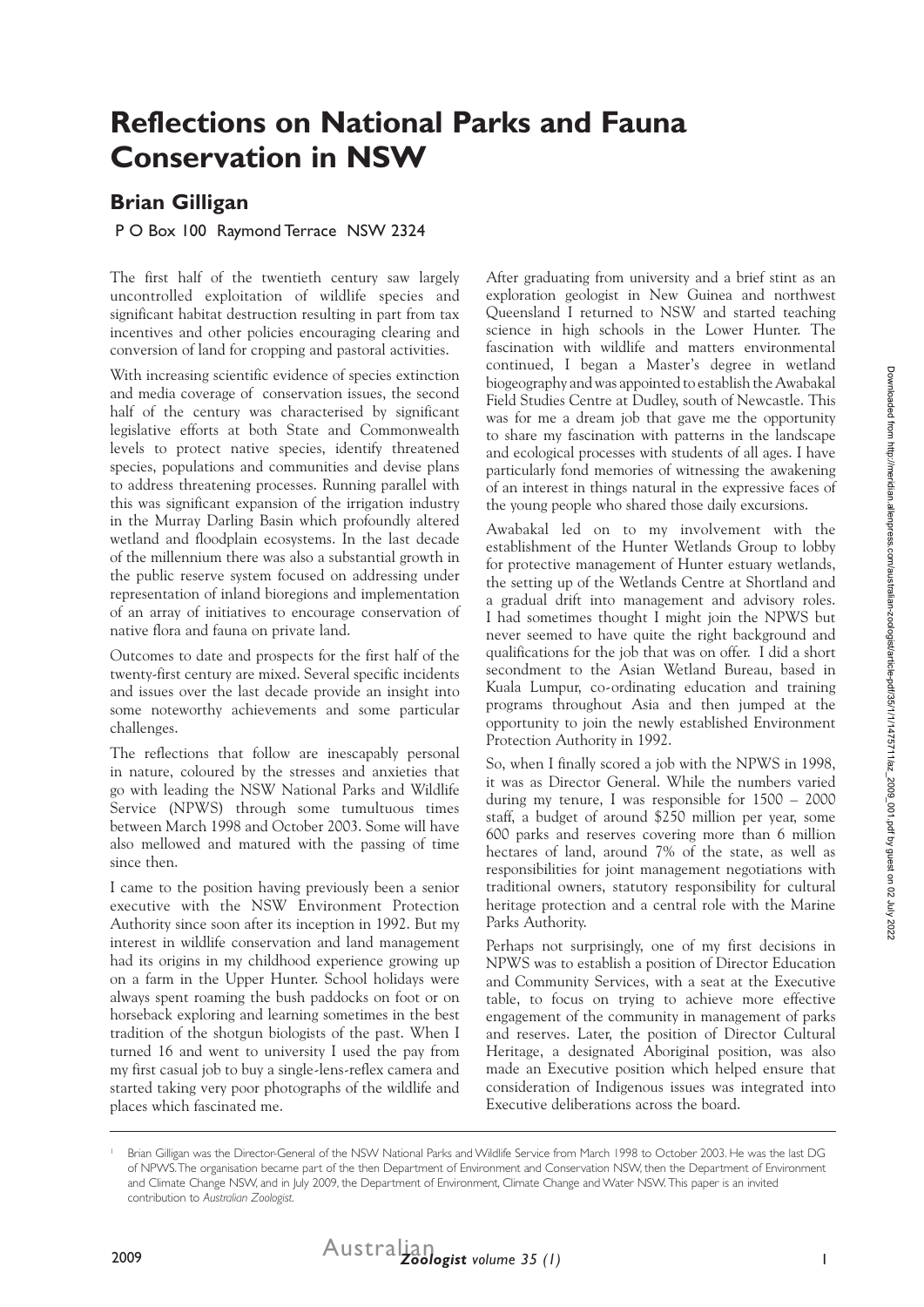A painful restructure of the organisation followed, focused on trying to achieve greater internal cohesion, more disciplined management and improved capacity to cope with inevitable incremental change. Strategic focus on agency performance and conservation goals was always challenged by the daily churn of crises and media controversies especially around fire, feral animal control and threatened species.

Looking back, I have mixed feelings. I draw satisfaction from involvement in some worthwhile initiatives and programs. I am also frustrated by some of the challenges that have not yet been adequately met and I am very conscious that the tasks that lie ahead still demand a lot of lateral thinking.

#### **Shifting the emphasis from reserve establishment to management results**

I first visited the Paroo Overflow channels and lakes of western NSW in 1988. Having initially flown over them in a light plane with colleagues from the Wetlands Centre mid year, I hastened back to see them at ground level in October with the family in tow. Since then, the whole family has had a fascination with the area. A decade or so later it was very satisfying to work with Minister Bob Debus and NPWS Director Western, Terry Korn, to incrementally build the Paroo Darling National Park, based on the foundation work done by Richard Kingsford and his colleagues.

But simply establishing parks and reserves is not enough and management is always going to be problematic when water is a critical component and the protected area is only a small fraction of the drainage catchment. Thankfully, Richard's work with the Paroo River Association also provided the basis for the historic Paroo River Agreement between NSW and Queensland to address issues associated with water extractions from the river.

Sadly our generation has witnessed significant decline in riverine wetland reserves such as Macquarie Marshes Nature Reserve. The combination of water regime changes and removal of grazing cattle has seriously degraded water couch pastures in the Nature Reserve. In some such situations controlled grazing may well be a very effective management tool. In many other situations, while pastoral activities may result in some habitat changes, they may well be sustainable and able to co-exist with wildlife species.

I also wonder if educational tourism in nature reserves hadn't been such a taboo and we had arranged for many more people to explore places like the Macquarie Marshes, might there have been much stronger community support for maintenance of essential water allocations and protection of vital ecological processes.

We now have to manage in ways previously beyond comprehension, including budgeting to buy water to support colonial waterbird breeding events. While the focus was previously on seeking to expand reserves, such as Narran Lakes Nature Reserve, by buying more land,

now we question: why bother buying the land if there is no water to maintain the aquatic ecosystems? Might we in future have to consider engineering works within such nature reserves to manipulate water levels to sustain waterbird breeding events?

#### **Adaptive management for the climate change era**

Climate change scenarios now being formulated demonstrate the importance of bioregional approaches to reserve design and management (Dunlop and Brown 2008). It is clear that linked reserves and isolated habitat fragments are not mutually exclusive. We will need both if we are going to be able to sustain biodiversity values through more extreme weather events, new threats from feral animals and weed infestations along with more intense wildfires. The need for collaborative management across the landscape, working with other land managers to enhance system resilience and maintain ecological processes is also recognised.

Managing change to minimise biodiversity loss in an era of accelerating climate change will require a paradigm shift for conservation advocates and managers. Tenure based outcomes, maximising areas in the public reserve system may have been a simple and appropriate focus a generation ago, but we are increasingly needing to focus on the biodiversity outcome, regardless of tenure, and needing to monitor progress towards achieving it, modifying management practices as necessary to get the result we are seeking: an increase in the distribution and abundance of a vulnerable species; a reduction in fire frequency or intensity in a fire sensitive vegetation community; a successful colonial waterbird breeding event; or the maintenance a particular ecological process.

The most appropriate management strategy may be quite counter-intuitive: controlled grazing by sheep is an important tool in managing Oolambeyan National Park to maintain and enhance habitat for the Plains Wanderer *Pedionomus torquatus*.

#### **Communicating the science and documenting results**

Management strategies need to be based on sound science which can be clearly communicated to the relevant community and the condition of the area must be monitored so that the effectiveness of the management strategies can be periodically evaluated and adjusted to deal with changing circumstances.

Nicholas Carlile's work with David Priddel on Cabbage Tree Island off Port Stephens, otherwise known as John Gould Nature Reserve, is a fine example, highlighting the value of good research, good public communication and adaptive management with a clear objective of increasing the population and breeding success of Gould's Petrel *Pterodroma leucoptera*. Nicholas went on to use his communication skills to 'sell' the story of the bizarre Lord Howe Island Phasmid *Dryococelus australis* now surviving only on Balls Pyramid, a spectacular rock spire off Lord Howe Island.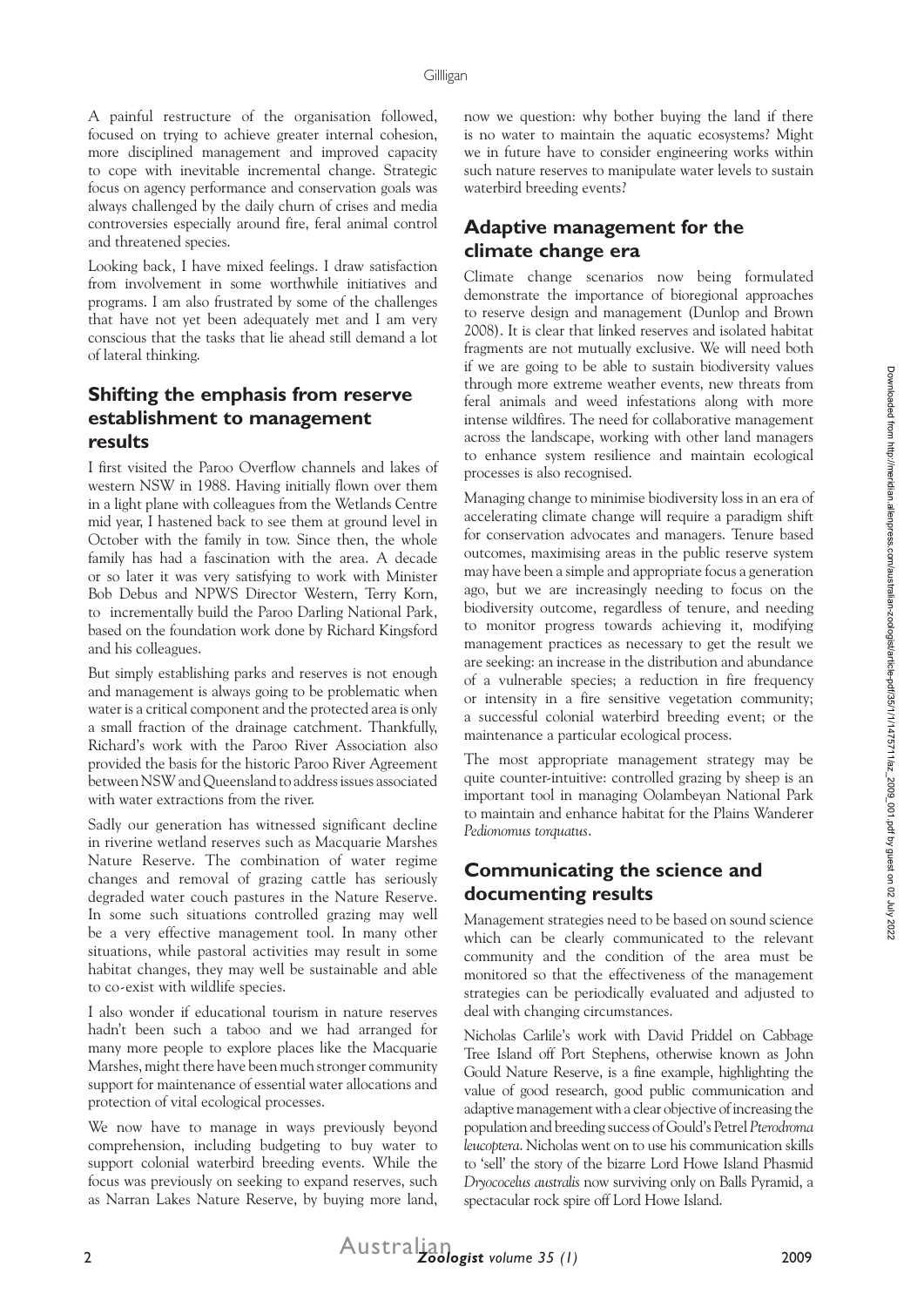We were less successful in engendering community support for the Lord Howe Flax Snail *Placostylus bivaricosus*. Sometimes we have to admit that it is difficult to get the community excited about 'less attractive' species. Sometimes too, the story can be very complex, or very subtle and therefore difficult to explain effectively on Sydney morning radio. I recall for example, the difficulty we had explaining on Sydney morning talkback radio, the importance of the soil seedbank under some dead specimens of the Terry Hills Grevillea *Grevillea caleyi* on a northern Sydney development site.

#### **The Independent Scientific Committee**

The complex dilemma of separating Dingo *Canis lupus dingo* conservation from wild dog control imperatives made for many challenging interviews on Sydney morning radio. It also highlighted the difficult task facing the Scientific Committee established under the *Threatened Species Conservation Act 1995*. Chris Dickman, and later Paul Adam, chaired the committee with great skill. They and the members of the committee performed very delicate tasks in a very systematic and sensitive manner.

Fortunately, initially Minister Pam Allan, and subsequently Bob Debus, who was the Minister for most of my time with NPWS , were able to defend the role and independence of the committee against calls from others that it should be the Minister deciding whether or not a particular species, population or community was endangered. We successfully argued that social and economic considerations were relevant in deciding what to do about a threatened species, but the initial call on whether or not the species, population or community should be listed as threatened should be independently assessed and decided solely on the available science.

The team that prepared the Fox Threat Abatement Plan (TAP) exemplifies the formulation of sound public policy to guide the allocation of resources and effort to achieve specific and measurable outcomes. Previous efforts had been devoted to simply killing as many foxes as possible across the state, even though there was growing evidence that populations quickly recovered. The Fox TAP clearly identified specific sites where intensified fox control activity could make a difference to vulnerable species and provided the basis for work programs and resource allocations. A great step forward and a foreshadowing of the targeted adaptive management approaches which are now increasingly being applied!

#### **Animal welfare protocols and community feelings about wildlife**

Protocols devised during my time with NPWS have established important governance and disciplined management of research projects but in some circumstances have been hijacked by special interest groups and resulted in a net diversion of resources from priority conservation programs.

Calm reading of the court judgement on the Guy Fawkes National Park feral horse cull vindicates the action taken by NPWS and the performance of field staff but the failure to proactively engage with the RSPCA, neighbours and other key stakeholders cost the organisation's reputation dearly and led to a change in policy which limited the NPWS capacity to costeffectively deal with feral animal issues.

The persistent issue of Rusa deer *Cervus timorensis* in Royal National Park was historically another public perception nightmare but ultimately a good example of sound consultative work with animal welfare people succeeding in operationalising an important control program. There was also something poetic about the fact that the Rusa deer carcases were being fed to the big cats at the Mogo Zoo, including Sumatran tigers, the natural predators of the deer.

The mass death of bats inadvertently denied return access to their roosting cave in Willi Willi National Park and the loss of a small number of Little Penguins *Eudyptula minor* when a research and management team conducted a controlled burn of habitat-destroying Kikuyu Grass *Pennisetum clandestinum* on Montague Island highlighted how a momentary slip by researchers under pressure or an unfortunate weather shift can have major consequences for public perceptions.

Whale strandings also served to demonstrate the challenge of integrating community enthusiasm and emotion with rational decision making by specialists when traumatic incidents have to be dealt with in full view of a live national television audience. With whale populations on the increase, there are bound to be more high profile strandings and the issues management challenges will remain.

I sought to translate the impressive commitment and skills of wildlife carers into a program which makes a real difference to vulnerable species rather than simply trying to save every injured magpie and seagull but with only very limited success because of the ready availability of a champion for every living creature. Without a recognised framework for priority setting and decision making in this area, it remains problematic.

A good example is the situation where we have perhaps half the people in most Sydney's leafy suburbs feeding Brushtail Possums *Trichosurus vulpecula* while the other half are cursing them for rampaging nightly on the roof, devouring valued garden plants or creating foul-smelling dens in ceiling spaces. Relocation is usually ineffective because they are so territorial and judicious culling is generally beyond community acceptance.

In contrast, we seem to accept egg removal and other population control measures for the White Ibis *Threskiornis molucca* without a lot of comment. Such are the complexities of community perceptions and responses to wildlife management issues.

Flying-foxes, also known as fruit bats, *Pteropus* spp pose another complex example. Take two or three threatened species, nationally endangered because of the loss of rainforest habitats, add some strategically located plantings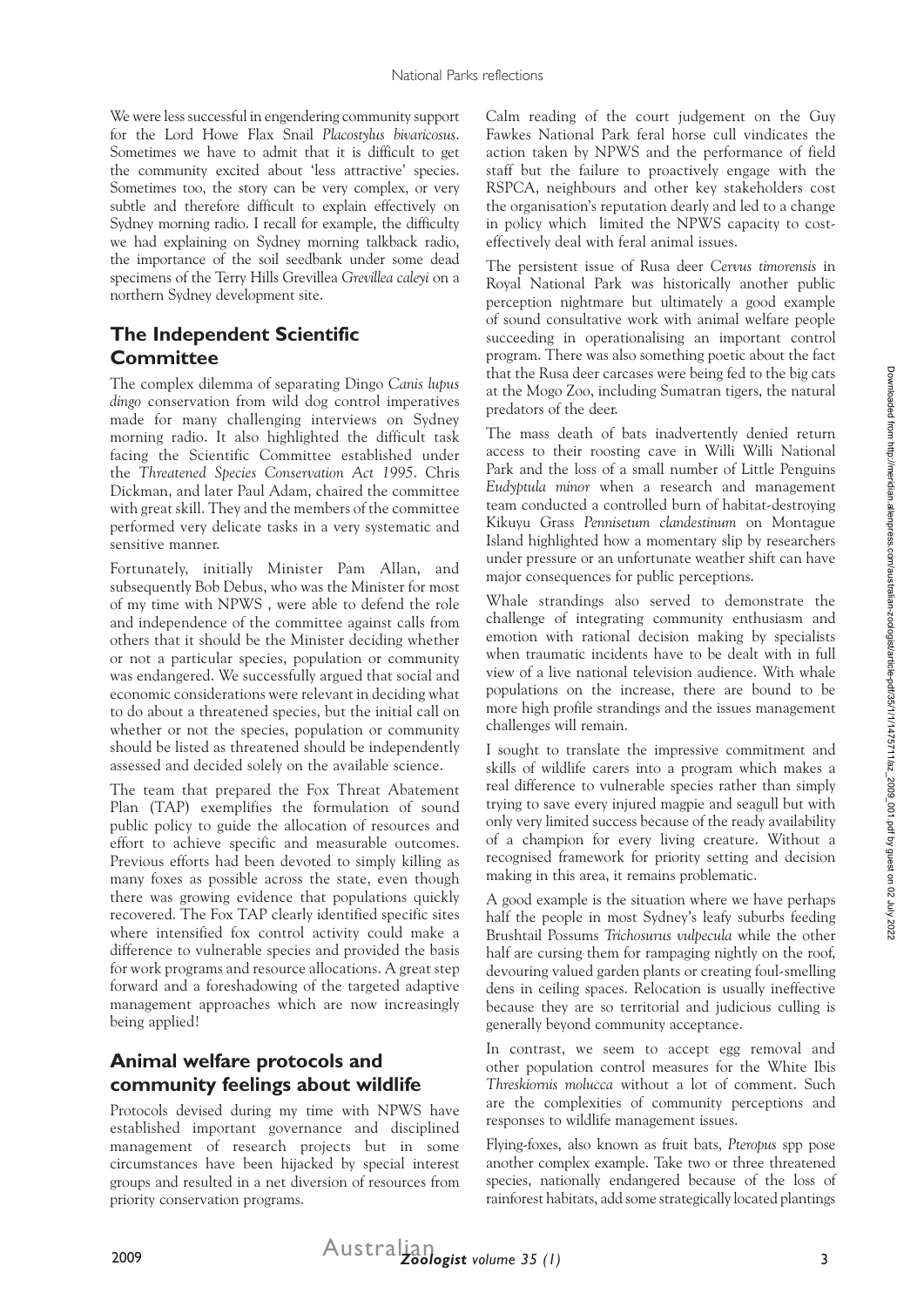of attractive species in popular public parks and we have the prerequisites for high drama. I can't help wondering if the resources otherwise spent on relocation efforts were invested in well designed umbrellas, protective sails and planting the next generation of trees, co-existence might be more cost effectively achieved?

#### **Kangaroos and pastoral enterprises**

Can we get the industry to the point where kangaroos can replace goats as the 'safety net' pastoral product in some marginal rangelands? There are disturbing indications that a new generation of rangeland pastoralists may adjust to the challenge of making enterprises commercially viable in the short term by building businesses based entirely on goats and related species.

This development along with the blunt self righteousness of our recent national positioning on 'scientific whaling' erode the prospects for developing a more sustainable kangaroo industry, based on growing a boutique international market for quality organic meat and skin products. Sadly the international animal rights lobby can be relied upon to place every possible obstacle in the path of what could be a sensible and sustainable outcome for Australia's rangeland environments. There certainly are legitimate animal welfare issues to be addressed, especially with regard to the fate of pouched young and dependent juveniles at foot, but these need to be constructively addressed in the context of the wider environmental and animal welfare issues involved. A narrow focus on a single issue, sabotages consideration of the wider costs and benefits and hijacks reasoned decision-making processes.

#### **Burning issues**

My time at NPWS coincided with a couple of the worst fire seasons for a generation. Apart from the terrible personal tragedy of losing four staff and having three others seriously injured in a hazard reduction burn accident at Mt Ku-ring-gai in June 2000, fire management was a controversial issue throughout my term.

The perspectives involved are very complex including the advocates of a return to grazing to the high country of the Australian Alps; those who still resented the loss of state forest grazing leases which involved routine annual burns to encourage 'green pick' for livestock; and those who sought to score political points in rural constituencies.

Even armed with the best available science delivered by a very capable in-house team, it was always difficult to win the argument in the media. It was difficult to effectively make simple points, such as that the annual burn regimes practised by indigenous people in northern Australia have little relevance in NSW; that grazing by up to 200,000 sheep and 40,000 cattle in the high country didn't do much to ameliorate the 1939 fires; and that some Mountain Ash *Eucalyptus regnans* forests develop such high fuel loads precisely because they will only burn in the extreme high temperature and low humidity applying during a major wildfire.

What chance then to explain the complexities of the physiology of fire tolerant as opposed to fire resistant vegetation and the possibility that repeated fuel reduction burns can have the effect of increasing the fuel load of fire tolerant species in some situations?

Ably led by people like Bob Conroy, NPWS staff remained focused on the job, systematically planning strategic fire management zones and property protection zones, increasing hazard reduction burns wherever possible and striving throughout to fulfil their statutory obligations to look after the interests of protected and threatened species.

## **Where to from here?**

Tim Low's *New Nature* (2002) and the recent CSIRO work on the implications of climate change for the National Reserve System (Dunlop and Brown 2008) challenge us to develop a new paradigm to secure biodiversity assets in the twenty-first century.

In part, this will require us to shift our collective focus from trying to restore a pre 1788 situation, to acknowledge the dynamic nature of ecology in the Australian landscape and through innovative partnerships to devise landscape wide management strategies that are sustainable and resilient in the face of a changing climate.

More and more, parks and reserves will need to be managed through collaborative engagement with other landowners, land managers and water managers across the bioregion. The goal will be to manage change to minimise loss of biodiversity values. In each instance we will have to be clear about the precise management objectives, monitor the condition of key variables and adjust management strategies as necessary.

We will only succeed if we can stay engaged with communities across NSW and mobilise available skills and interest in innovative programs.

### **References**

**Dunlop M, Brown P. 2008**. *Implications of climate change for Australia's National Reserve System: a preliminary assessment.* Prepared for the Federal Government by CSIRO scientists

**Low, T. 2002**. *New Nature*. Penguin, Camberwell, Victoria.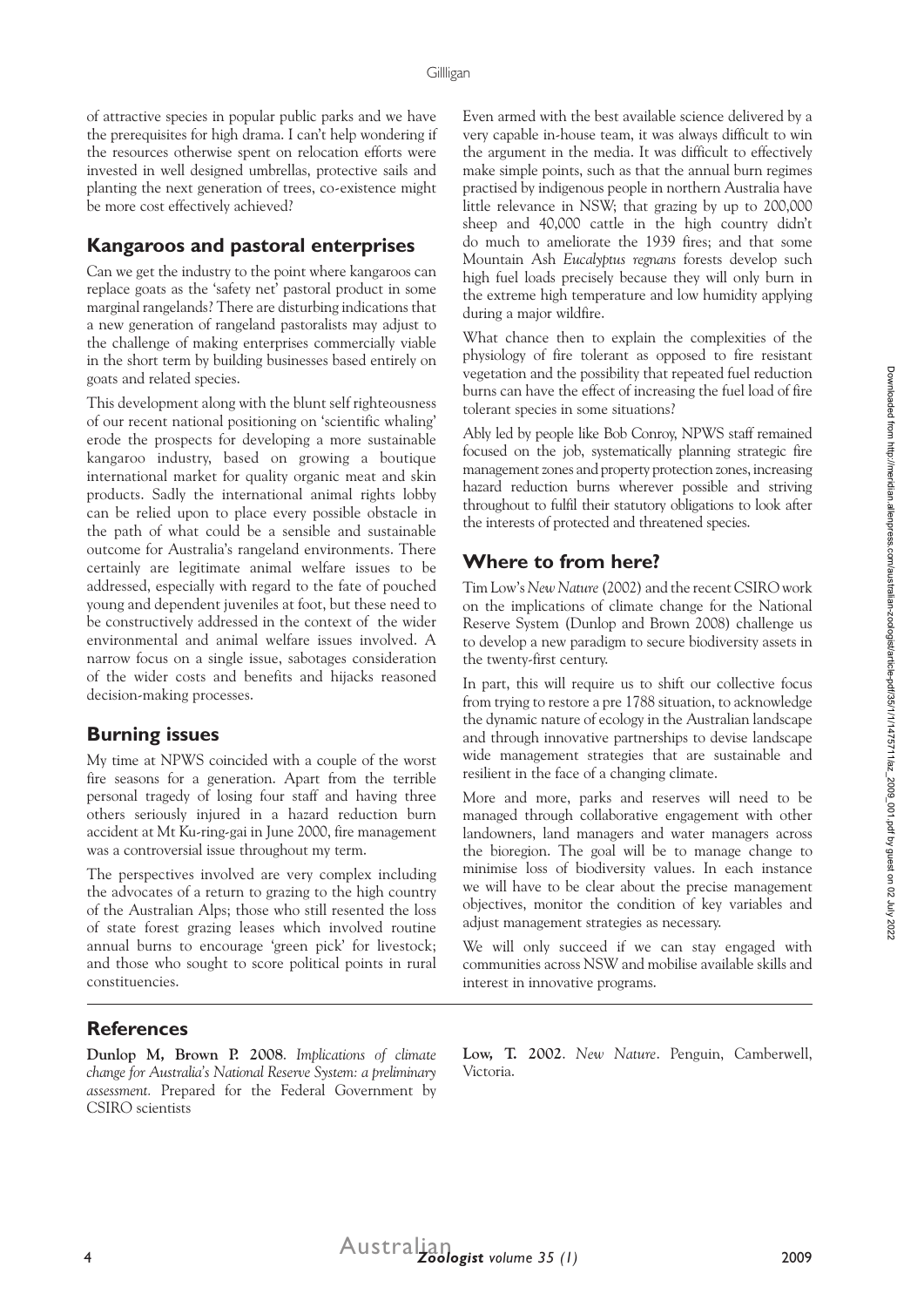**APPENDIX 1 APPENDIX** 



Signing of the Paroo River Agreement between NSW and Queensland attended by Premiers Bob Carr and Peter Beattie, Minister Bob Debus. Bob Carr at the microphone, Peter Beattie to his immediate left, Richard Kingsford with the hat second from right, and Bob Debus on the right hand edge of the photo.

Photo, Allan House



Brian Gilligan, on the right hand edge of the group, with a whale watch study team at Point Solander in Kamay Botany Bay National Park. Photo, DECCW.

*Grevillea caleyi* flower and foliage. Photo, T. Auld.



Weeds such as Lantana can out compete young seedlings of *Grevillea caleyi.*

Photo, T. Auld.

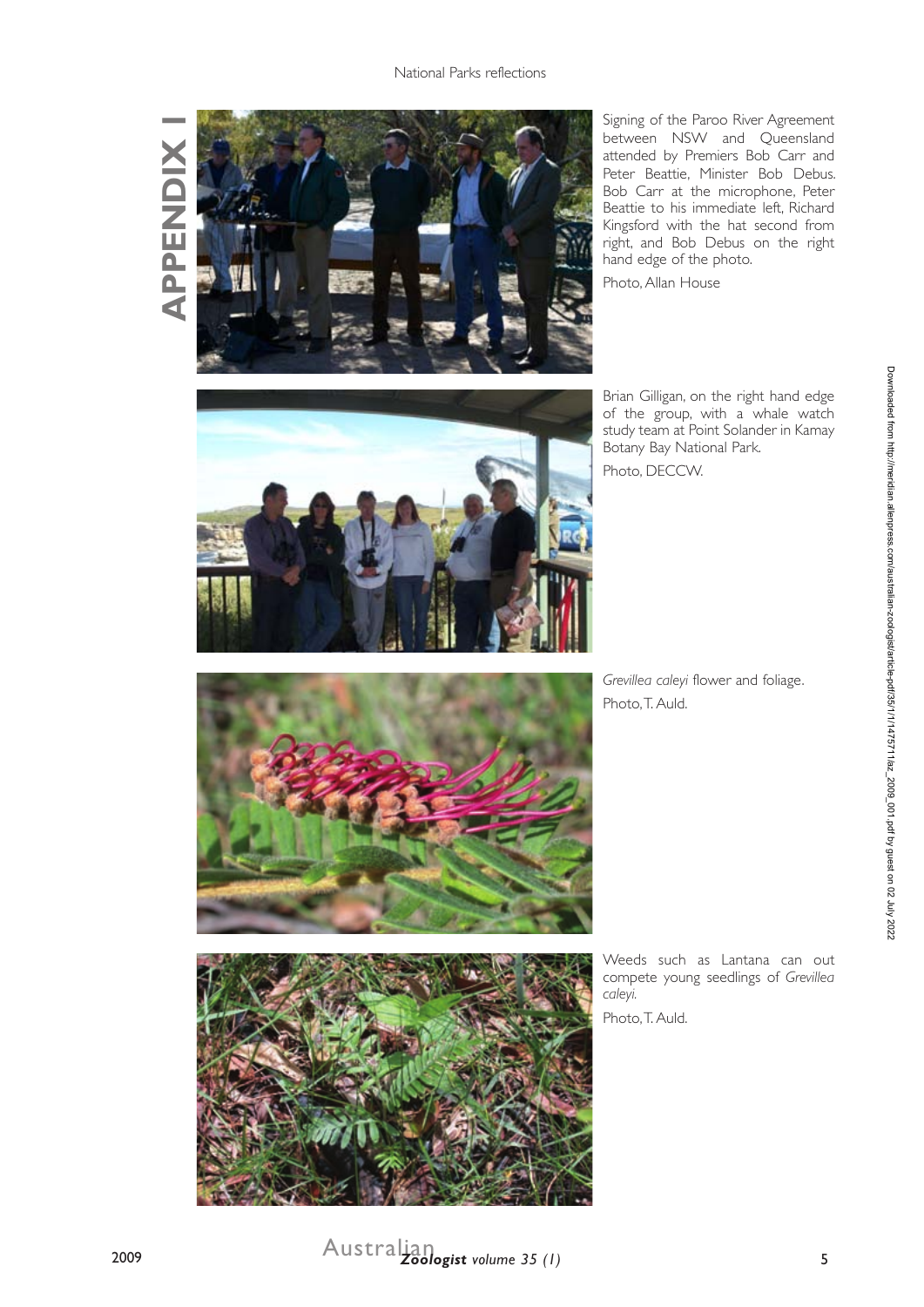

Dr Mark Ooi counting fruit on a mature *Grevillea caleyi* plant Photo, T. Auld.

Dr Tony Auld examining a *Grevillea caleyi* plant recently killed by fire. Photo, J. Scott.

*Grevillea caleyi* seedling emerging after fire. Photo, T. Auld.

Measuring soil temperatures during and after fire Photo, R. Bradstock

Downloaded from http://meridian.allenpress.com/australian-zoologist/article-pdf/35/11/1475711/laz\_2009\_001.pdf by guest on 02 July 2022 Downloaded from http://meridian.allenpress.com/australian-zoologist/article-pdf/35/1/1475711/az\_2009\_001.pdf by guest on 02 July 2022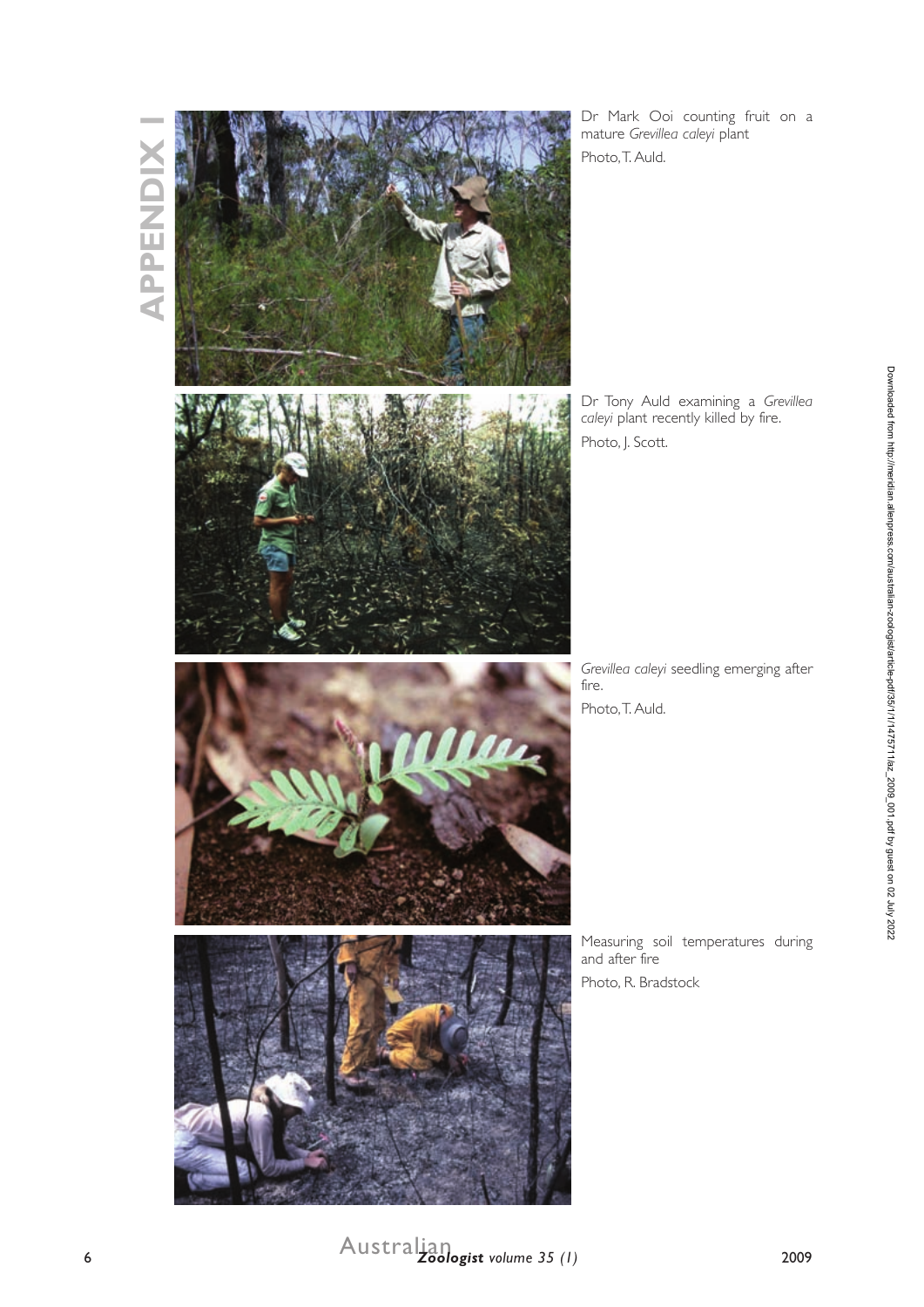# **APPENDIX 1 APPENDIX**



Clearing of remnant habitat threatens the survival of the endangered plant *Grevillea caleyi.*

Photo, T. Auld.

The main channel of the Paroo River in northwestern NSW is an important habitat for feeding Australian Pelicans Photo, R.T. Kingsford, March 2008.

The extensive floodouts that make the floodplain where the Paroo River meets the Cuttaburra Creek, flowing from the Warrego River.

Photo, J.L. Porter, May 2008.

Lake Numalla is a freswhater lake and part of Currawinya National Park on the Paroo River, and occasionally supports large colonies of Australian Pelicans.

Photo, J.L. Porter, April 2008